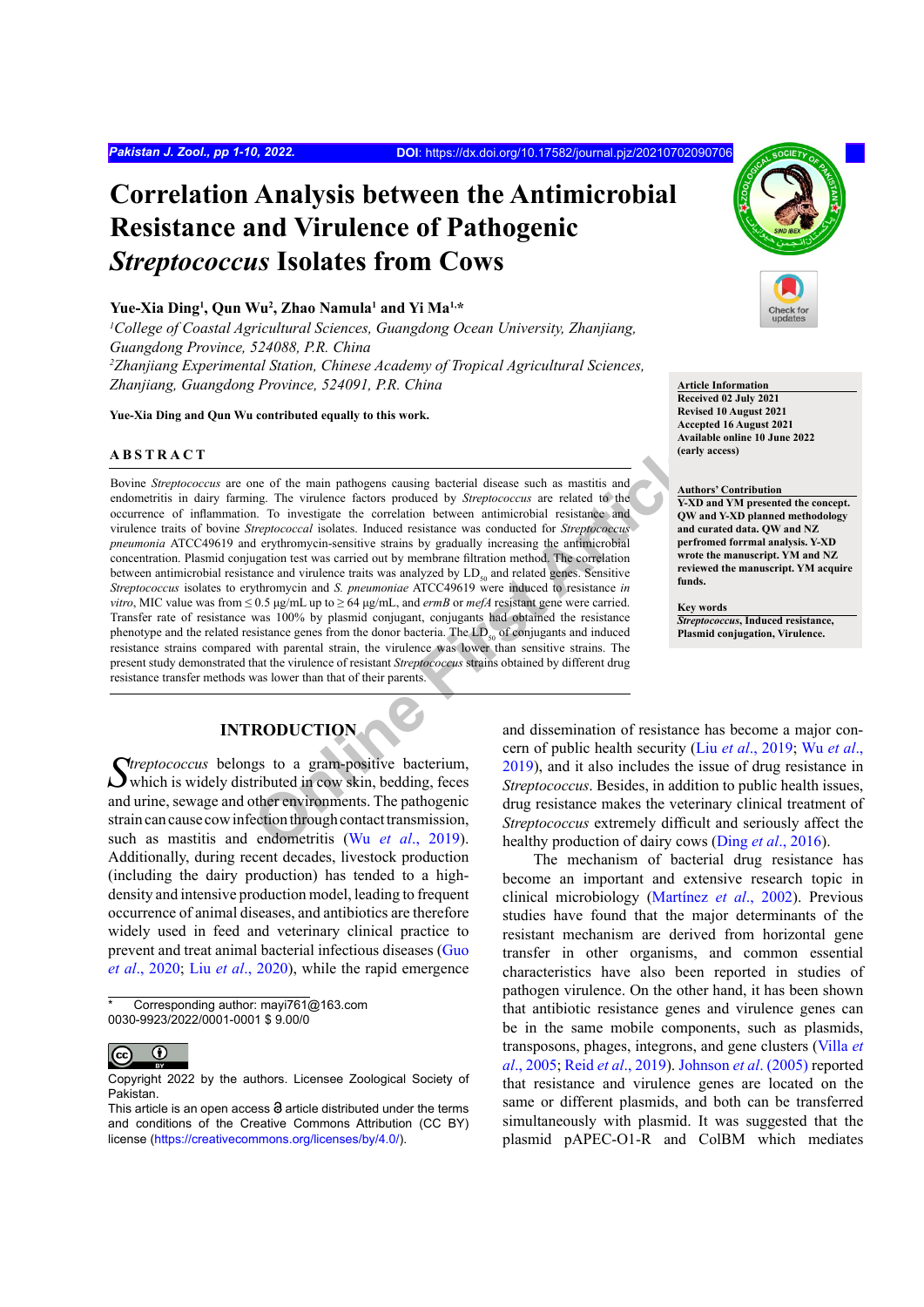resistance and virulence, respectively, could co-transfer through the conjugation in avian pathogenic *Escherichia coli* [\(Johnson](#page-7-2) *et al*., 2006). The pCERC3 plasmid was also found to be both virulence and resistance plasmid in *E. coli* ([Moran](#page-8-3) *et al*., 2016). Further studies have shown a correlation between virulence and antibiotics ([Rathnayake](#page-9-2) *et al*[., 2012\)](#page-9-2). [Ghorbel](#page-7-3) *et al*. (2019) observed a significant correlation between the virulence pattern and the map of antimicrobial agents. Azzam *et al*[. \(2017\)](#page-7-4) showed that multiple antibiotics resistances was strongly correlated with bacterial virulence in wastewater ecosystems. [Vila](#page-9-3) *et al*[. \(2002\)](#page-9-3) reported that when bacteria acquired antibiotic resistance, their virulence decreased, the study of the mechanism showed that most strains increase resistance by changing their own expression or protein structure (Wang *et al*[., 2016\)](#page-9-4).

At present, most studies on its correlation are focused on human medicine and ecological environment, while few studies on bovine *Streptococcus*. Hence, the present study was conducted to investigate the correlation between antimicrobial resistance and virulence traits of bovine *Streptococcal* isolates by using *in vitro*-induced drug resistance and resistant plasmid conjugation of sensitive *Streptococcal* isolates, which will render rationale basement for controlling bacterial disease caused by *Streptococcal* infection.

## **MATERIALS AND METHODS**

#### *Tested strains*

*S. pneumoniae* ATCC49619 was provided by laboratory. Bovine *Streptococcal* isolates which sensitive to erythromycin (MIC < 1  $\mu$ g/mL) and the donor bacteria

37℃ for 16-20 h. BHI broth containing the sub inhibitory concentration of antibiotic was prepared and passed at

37℃. Meanwhile, the negative control of broth was made and transferred every 3 days. The concentration of the induced antibiotic was gradually increased by 2 times until the MIC of the test strain rose to the resistance range (Gautier *et al*., 2002). The stability of resistant progeny was tested, and related resistant genes (*ermB*, *mefA*) were detected by PCR. Primer information was shown in [Table](#page-1-0) I.

## *Plasmid conjugation test*

**Example 1.1** and the donor based by the donor based is a spectra to the donor based in the set of the set of the set of the set of the set of the set of the set of the set of the set of the set of the set of the set of t The test was performed by membrane filtration method (Werner *et al*., 2003). 20 *Streptococcal* isolates that were both resistant to tetracycline and sensitive to erythromycin were selected as the donor bacteria, and *S. pneumoniae* ATCC49619-ERY (erythromycin-induced resistance) was used as the recipient bacteria. The suitable antibiotic concentrations of erythromycin and tetracycline were screened, respectively. The tested strains were inoculated into the BHI broth with serum and incubated at 37°C for 18 h aerobically in 5%  $CO_2$ . That was adjusted to 108 CFU/mL. The 5 μL bacteria solution was absorbed

| <b>Target</b> | Primer sequence $(5'-3')$     |                                 | Tm. Amplicon | Reference |                                |
|---------------|-------------------------------|---------------------------------|--------------|-----------|--------------------------------|
| gene          | Forward                       | Reverse                         | (°C)         | size (bp) |                                |
| ermB          | ATTGGAACAGGTAAAGGGC           | <b>GAACATCTGTGGTATGGCG</b>      | 50           | 442       | Marimo'n et al. (2005)         |
| mefA          | <b>AGTATCATTAATCACTAGTGC</b>  | <b>TTCTTCTGGTACTAAAAGTGG</b>    | 53           | 346       | Marimo'n <i>et al.</i> (2005)  |
| tetM          | GAACTCGAACAAGAGGAAAGC         | ATGGAAGCCCAGAAAGGAT             | 50           | 993       | Lopardo <i>et al.</i> $(2003)$ |
| tetL          | <b>TGAACGTCTCATTACCTG</b>     | <b>ACGAAAGCCCACCTAAAA</b>       | 50           | 189       | Lopardo <i>et al.</i> $(2003)$ |
| bac           | TGTAAAGGACGATAGTGTGAAGAC      | CATTTGTGATTCCCTTTTGC            | 50           | 530       | Dmitriev et al. (2002)         |
| bca           | TAACAGTTATGATACTTCACAGAC      | ACGACTTTCTTCCGTCCACTTAGG        | 51           | 535       | Dmitriev et al. (2002)         |
| scpB          | <b>CCAAGACTTCAGCCACAAGG</b>   | <b>CAATTCCAGCCAATAGCAGC</b>     | 57           | 591       | Dmitriev et al. (2002)         |
| lmb           | ACCGTCTGAAATGATGTGG           | <b>GATTGACGTTGTCTTCTGC</b>      | 51           | 572       | Dmitriev et al. (2002)         |
| cvl           | ACGGCTTGTCCATAGTAGTGTTTG      | AACGACACTGCCATCAGCAC            | 52           | 345       | Dmitriev et al. (2002)         |
| glnA          | ACGTATGAACAGAGTTGGCTATAA      | TCCTCTGATA ATTGCATTCCAC         | 52           | 471       | Dmitriev et al. (2002)         |
| cfb           | ATGGGATTTGGGATAACTAAGCTAG     | <b>AGCGTGTATTCCAGATTTCCTTAT</b> | 52           | 193       | Dmitriev et al. (2002)         |
| hvlB          | <b>ACAAATGGAACGACGTGACTAT</b> | CACCAATTGGCAGAGCCT              | 52           | 346       | Dmitriev et al. (2002)         |

## <span id="page-1-0"></span>**Table I.- Details of PCR primers.**

both came from clinical cases. *Streptococcus dysgalactiae*  CVCC3701 and *Streptococcus dysgalactiae* CVCC3701- PEN (penicillin-induced resistance) were provided by other researchers in this study.

The preserved standard strain (ATCC49619) and 15 erythromycin-sensitive *Streptococcal* isolates were inoculated into the BHI broth with serum, and incubated at 37℃ for 6 h. A small amount of bacterial solution was picked to mark on M-H agar plates and incubated at

#### In vitro *induced resistance test*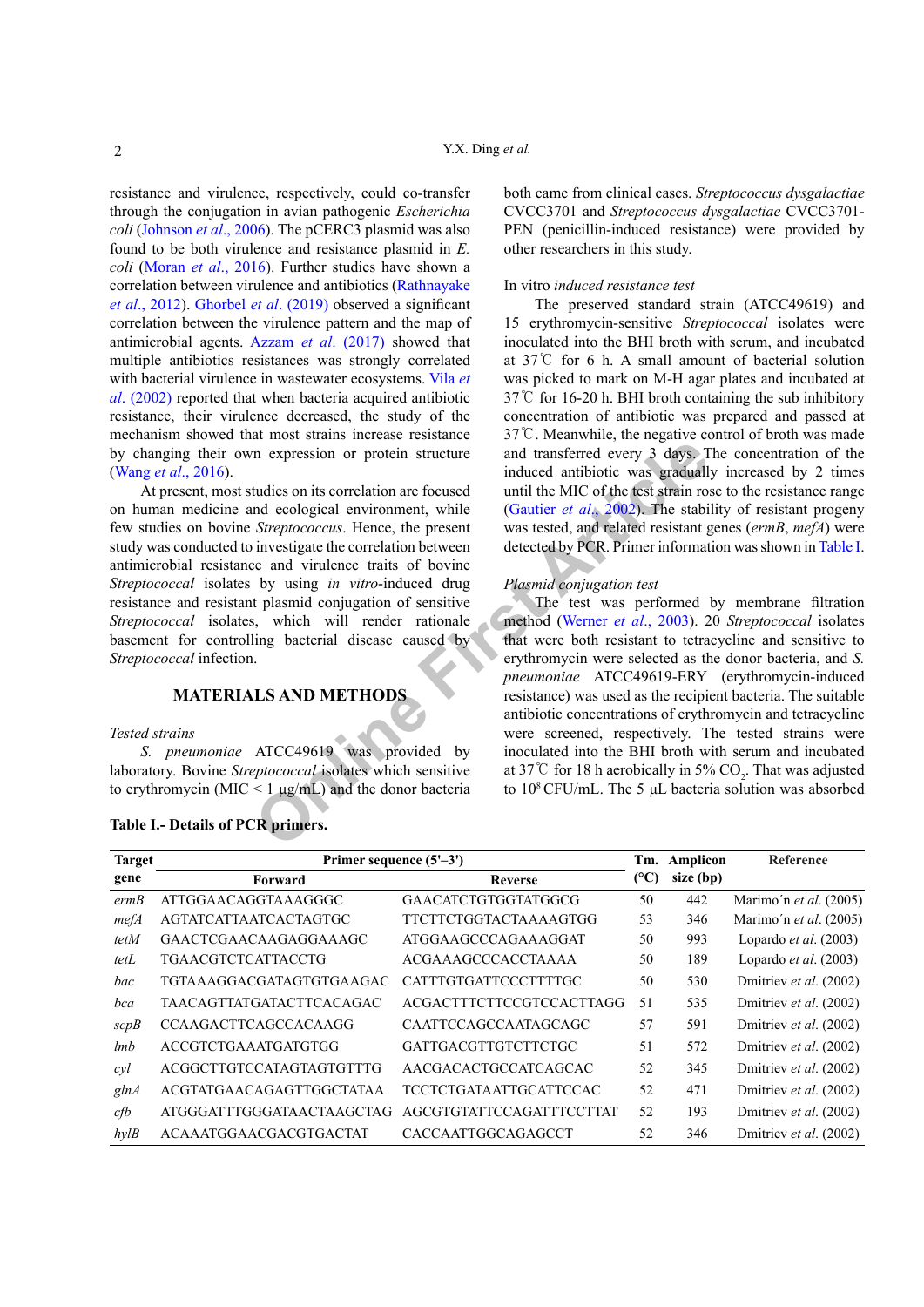into 1 mL liquid medium for 4 h by shaking culture. The donor and recipient were mixed at 1:3 (20 μL, 60 μL) and coated on the sterile filter membrane. The filter membrane was placed in the BHI agar plates at 37℃ for 18-24 h, after that was washed with 1 mL BHI broth and transplanted into BHI agar plates containing a certain concentration of erythromycin and tetracycline. The results were observed after 36-48 h. Single colony was selected and inoculated into LB broth at 37℃ for the identification of conjugants.

## *Conjugant identification*

MIC and multiple PCR were used to identify the

conjugants (Huys *et al*[., 2004](#page-7-6)). MIC was detected by double dilution method.

## *Detection of virulence on bovine* Streptococcus

 $LD_{50}$  assay was performed on strains with resistant phenotypes, resistant and virulence genes (*bac, bca, scpB, LMB, cyl, glnA, CFB, hylB*) after induction and plasmid conjugation. Half of the lethal dose  $(LD_{50})$  was determined by [Bliss \(1936\)](#page-7-7) method. The experimental design was divided into a blank control group and six experimental groups. Three dilution degrees were set in equal ratio between the  $LD_0$  and  $LD_{100}$ , with a total of 5 gradients in the

| Group            | <b>Strain</b>   | <b>Species</b>  |                         | $\overline{\text{MIC}}$ (µg/mL) |         |  |
|------------------|-----------------|-----------------|-------------------------|---------------------------------|---------|--|
|                  |                 |                 | <b>Before induction</b> | <b>After induction</b>          | algebra |  |
| Blank control    | ATCC49619       | S. pneumoniae   | 0.25                    | 0.25                            |         |  |
| Negative control | ATCC49619       | S. pneumoniae   | 0.25                    | 0.25                            |         |  |
| Experimental     | ATCC49619       | S. pneumoniae   | 0.25                    | 256                             | 10      |  |
| group            | FL1             | S. agalactiae   | 0.12                    | 128                             | 12      |  |
|                  | FL2             | S. agalactiae   | 0.5                     | 128                             | 12      |  |
|                  | FL3             | S. agalactiae   | 0.25                    | 128                             | 10      |  |
|                  | FL4             | S. agalactiae   | 0.25 <sub>o</sub>       | 128                             | 10      |  |
|                  | FL5             | S. agalactiae   | 0.12                    | 64                              | 10      |  |
|                  | FL <sub>6</sub> | S. agalactiae   | 0.25                    | 64                              | 10      |  |
|                  | FL7             | S. agalactiae   | 0.5                     | 256                             | 12      |  |
|                  | FL8             | S. agalactiae   | 0.5                     | 256                             | 12      |  |
|                  | FL9             | S. agalactiae   | 0.25                    | 256                             | 10      |  |
|                  | FL10            | S. agalactiae   | 0.12                    | 128                             | 12      |  |
|                  | FL11            | S. agalactiae   | 0.12                    | 64                              | 10      |  |
|                  | FL12            | S. agalactiae   | 0.12                    | 128                             | 12      |  |
|                  | FL13            | S. dysgalactiae | 0.25                    | 256                             | 10      |  |
|                  | <b>FL14</b>     | S. dysgalactiae | 0.25                    | 128                             | 10      |  |
|                  | FL15            | S. uberis       | 0.5                     | 128                             | 10      |  |

<span id="page-2-0"></span>**Table II.- MIC results of sensitive** *Streptococcus* **induced resistance by erythromycin.**

## <span id="page-2-1"></span>**Table III.- The MIC of conjugants, donor and receptor bacteria against antimicrobial agents.**

| Antimicrobial   | $MIC(\mu g/mL)$   |            |                                   |                   |            |  |  |
|-----------------|-------------------|------------|-----------------------------------|-------------------|------------|--|--|
| agents          | Donor bacteria    |            | Receptor bacteria (ATCC49619-ERY) | Conjugons         |            |  |  |
|                 | MIC <sub>50</sub> | $MIC_{90}$ | <b>MIC</b>                        | MIC <sub>50</sub> | $MIC_{90}$ |  |  |
| Penicillin      | 16                | 128        | 0.125                             |                   |            |  |  |
| Ampicillin      | 0.5               |            | 0.25                              | 0.25              |            |  |  |
| Amoxicillin     | 2                 | 16         | 0.125                             |                   | 32         |  |  |
| Erythromycin    | 0.25              | 0.5        | 256                               | >256              | >256       |  |  |
| Chloramphenicol | 8                 | 32         |                                   |                   | 64         |  |  |
| Ofloxacin       |                   | 8          |                                   | 0.5               |            |  |  |
| Levofloxacin    | 0.25              |            | 0.063                             | 0.125             | 0.25       |  |  |
| Tetracycline    | 64                | 128        |                                   | 64                | 128        |  |  |
| Clindamycin     | 8                 | 32         | 0.125                             | 16                | 64         |  |  |
| Vancomycin      |                   | 4          | 0.25                              |                   | 2          |  |  |
| Kanamycin       | 64                | 256        | 4                                 | 128               | 128        |  |  |

 $MIC<sub>50</sub>$  value is the MIC value that inhibited at least 50% of the isolates, MIC<sub>90</sub> value is the MIC value that inhibited at least 90% of the isolates.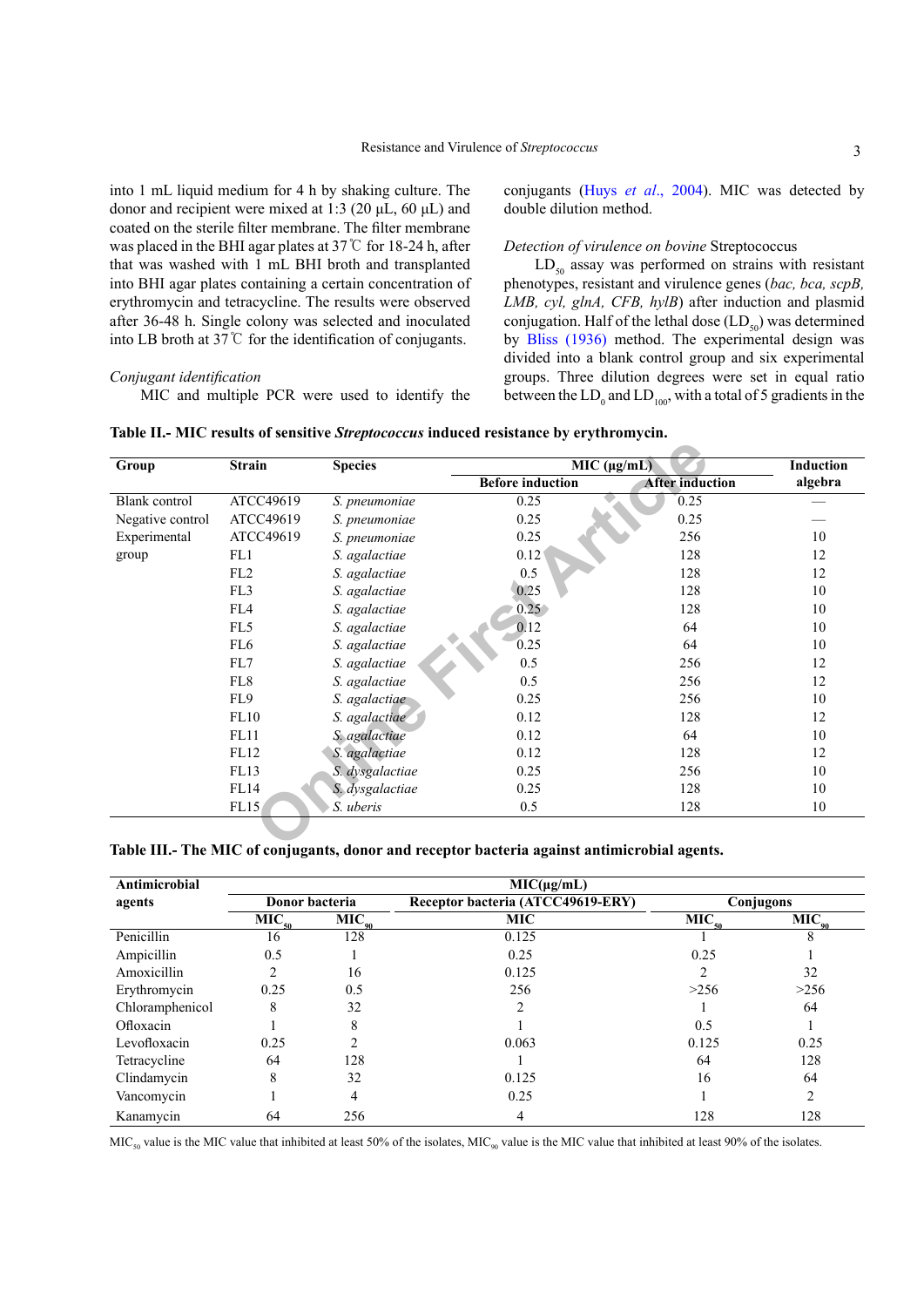experimental group. After inoculation, the symptoms, time of death and the number of deaths were recorded.

## **RESULTS**

## *Erythromycin-sensitive strain induced resistance*

MIC values of all strains after erythromycin induction were shown in [Table](#page-2-0) II. The results showed that 15 clinical isolates and *S.pneumoniae* ATCC49619 developed high resistance after induction for more than 10 generations (MIC ≥ 64 μg/mL). MIC value of *S.pneumoniae*  ATCC49619 reached 256 μg/mL. Only 3 *S.* agalactiae had been 64 μg/mL after induction, and other isolates had MIC  $\geq$  128 μg/mL. The MIC value of resistant offspring was not changed after culturing in a drug-free medium for 5 generations. The resistance was stable.

## *Antimicrobial resistance genes*

#### *Plasmid conjugation test*

the recipient bacteria against erythromycin was 256 μg/ mL. At least 50% of the donor bacteria showed resistance to tetracycline (MIC<sub>50</sub> value = 64 μg/mL and MIC<sub>90</sub> value = 128  $\mu$ g/mL). The MIC<sub>50</sub> and MIC<sub>90</sub> values of conjugation against erythromycin were greater than 256 μg/mL,  $MIC<sub>50</sub>$  to tetracycline was 64 μg/mL, and MIC<sub>90</sub> was 128 μg/mL after plasmid conjugation test. In addition, the resistant phenotypes of β-lactams, quinolones, amides and vancomycin did not transfer to the conjugation, while the resistant phenotypes of lincomines in the donor bacteria were more consistent with conjugation.



<span id="page-3-0"></span>Fig. 1. Distribution of erythromycin resistant genes by induced-resistance. M, 1000DL marker; 1, Blank; 2, *S. pneumoniae*; 3-4 and 6-8, *S. agalactiae*, ermB gene; 5, *S. agalactiae*, mefA gene; 9, *S. dysgalactiae*, ermB gene; 10, *S. uberis*, ermB gene.

<span id="page-3-1"></span>

| Table IV. Distribution of virulence genes and resistance in tested strains. |  |
|-----------------------------------------------------------------------------|--|
|-----------------------------------------------------------------------------|--|

|                                                                   | not changed after culturing in a drug-free medium for 5<br>generations. The resistance was stable.                                                                                                                                    |                                                                                                                             | 1000<br>750                         |                                                                                                                   |                                                                                                                      |  |  |
|-------------------------------------------------------------------|---------------------------------------------------------------------------------------------------------------------------------------------------------------------------------------------------------------------------------------|-----------------------------------------------------------------------------------------------------------------------------|-------------------------------------|-------------------------------------------------------------------------------------------------------------------|----------------------------------------------------------------------------------------------------------------------|--|--|
| Antimicrobial resistance genes<br>results were shown in Figure 1. | Resistant genes were detected by PCR after inducing.<br>15 strains amplified a fragment of 442bp (ermB), and 1<br>strain amplified a fragment of 346bp (mefA). Partial test                                                           |                                                                                                                             | 500<br>400<br>300<br>200<br>100     |                                                                                                                   |                                                                                                                      |  |  |
| Plasmid conjugation test                                          | donor and the recipient bacteria (ATCC49619-ERY),<br>respectively. Conjugation and parent strains were also<br>tested for their susceptibility to 11 antimicrobial agents<br>and the results are shown in Table III. The MIC value of | Plasmid conjugation was performed between 20<br>Table IV. Distribution of virulence genes and resistance in tested strains. | S. uberis, ermB gene.               | induced-resistance. M, 1000DL marker; 1, Blank; 2, S.<br>pneumoniae; 3-4 and 6-8, S. agalactiae, ermB gene; 5, S. | Fig. 1. Distribution of erythromycin resistant genes by<br>agalactiae, mefA gene; 9, S. dysgalactiae, ermB gene; 10, |  |  |
|                                                                   |                                                                                                                                                                                                                                       |                                                                                                                             | <b>Tested strains</b>               |                                                                                                                   |                                                                                                                      |  |  |
|                                                                   | <b>Donor</b> bacteria<br><b>WR38</b>                                                                                                                                                                                                  | Receptor bacteria<br><b>ATCC49619-ERY</b>                                                                                   | Conjugon<br><b>PC12</b>             | S. dysgalactiae<br><b>CVCC3701</b>                                                                                | S. dysgalactiae<br>CVCC3701-PEN                                                                                      |  |  |
| R-phenotype                                                       | TET <sup>+</sup> , PEN <sup>+</sup>                                                                                                                                                                                                   | $ERY^+$                                                                                                                     | TET <sup>+</sup> , ERY <sup>+</sup> |                                                                                                                   | $PEN^+$                                                                                                              |  |  |
| <b>Resistance genes</b>                                           |                                                                                                                                                                                                                                       |                                                                                                                             |                                     |                                                                                                                   |                                                                                                                      |  |  |
| tetM                                                              | $^{+}$                                                                                                                                                                                                                                |                                                                                                                             | $^{+}$                              |                                                                                                                   |                                                                                                                      |  |  |
| tetL                                                              |                                                                                                                                                                                                                                       |                                                                                                                             | $\hspace{0.1mm} +$                  |                                                                                                                   |                                                                                                                      |  |  |
| ermB                                                              |                                                                                                                                                                                                                                       |                                                                                                                             |                                     |                                                                                                                   |                                                                                                                      |  |  |
| mefA                                                              |                                                                                                                                                                                                                                       |                                                                                                                             |                                     |                                                                                                                   |                                                                                                                      |  |  |
| Pbpla                                                             |                                                                                                                                                                                                                                       |                                                                                                                             |                                     |                                                                                                                   |                                                                                                                      |  |  |
| pbp2b                                                             |                                                                                                                                                                                                                                       |                                                                                                                             |                                     |                                                                                                                   | $^+$                                                                                                                 |  |  |
| Virulence genes                                                   |                                                                                                                                                                                                                                       |                                                                                                                             |                                     |                                                                                                                   |                                                                                                                      |  |  |
| bac                                                               |                                                                                                                                                                                                                                       |                                                                                                                             |                                     |                                                                                                                   | $^+$                                                                                                                 |  |  |
| bca                                                               |                                                                                                                                                                                                                                       |                                                                                                                             |                                     |                                                                                                                   | $^{+}$                                                                                                               |  |  |
| scpB                                                              |                                                                                                                                                                                                                                       |                                                                                                                             |                                     |                                                                                                                   | $^+$                                                                                                                 |  |  |
| lmb                                                               |                                                                                                                                                                                                                                       |                                                                                                                             |                                     |                                                                                                                   | $\hspace{0.1mm} +$                                                                                                   |  |  |
| cyl                                                               |                                                                                                                                                                                                                                       |                                                                                                                             |                                     |                                                                                                                   | $\,{}^{+}\,$                                                                                                         |  |  |
| glnA                                                              |                                                                                                                                                                                                                                       |                                                                                                                             |                                     |                                                                                                                   |                                                                                                                      |  |  |
| cfb                                                               |                                                                                                                                                                                                                                       |                                                                                                                             |                                     |                                                                                                                   | $\hspace{0.1mm} +$                                                                                                   |  |  |
| hylB                                                              | $^{+}$                                                                                                                                                                                                                                |                                                                                                                             |                                     |                                                                                                                   | $^{+}$                                                                                                               |  |  |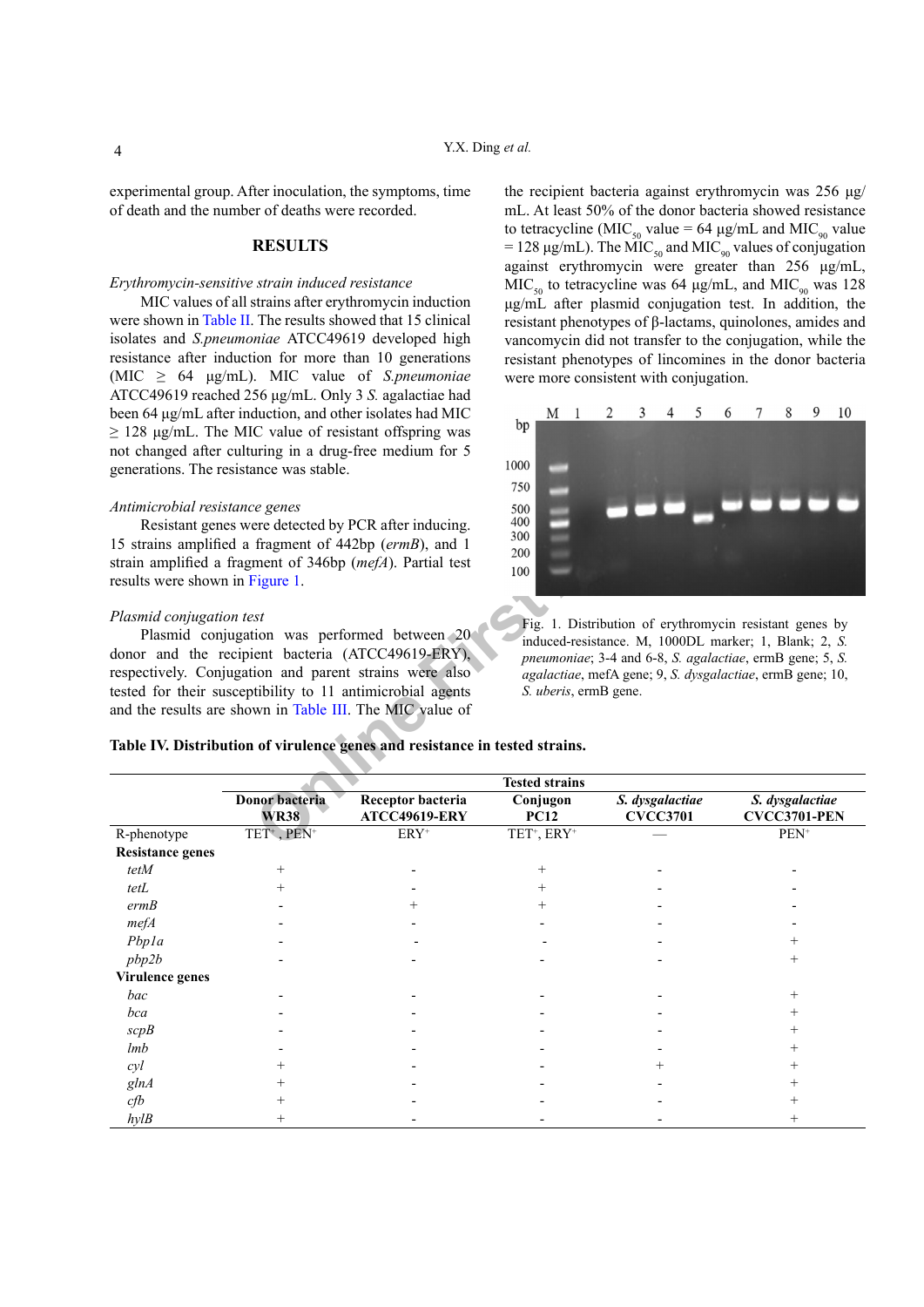*Identification of conjugons*

The DNA of conjugation was extracted and multiplex PCR was performed. Partial electrophoresis results are shown in [Figure](#page-4-0) 2. The results showed that the tetracycline resistance genes *tetM* (740bp) and *tetL* (993bp) be detected in the donor bacteria with high tetracycline resistance, *ermB* (442bp) be detected in the recipient bacteria with high erythromycin resistance, and both tetracycline and erythromycin resistance genes be detected in the conjugation.



<span id="page-4-0"></span>Fig. 2. Resistance genes of conjugants, donor and receptor after plasmid conjugation. M, 1000DL marker; 1, black; 2-4, donor (tetM and tetL of *S. agalactiae* and *S. dysgalactiae*); 5-6, receptor (ermB of ATCC49619-ERY); 7-14, conjugants (ermB, tetM, tetL).

## <span id="page-4-1"></span>Table V.-  $LD_0$  and  $LD_{100}$  of tested strains.

| <b>Tested Strains</b>           | Lethal dose (CFU/mL) |                     |  |  |
|---------------------------------|----------------------|---------------------|--|--|
|                                 | $LD_{c}$             | 100                 |  |  |
| Donor bacteria WR38             | $4.9\times10^{6}$    | $4.9\times10^{10}$  |  |  |
| Receptor bacteria ATCC49619-ERY | $2.6 \times 10^{5}$  | $2.6 \times 10^{9}$ |  |  |
| Conjugon PC12                   | $2.0 \times 10^{6}$  | $1.6 \times 10^8$   |  |  |
| S. dysgalactiae CVCC3701        | $4.0 \times 10^{5}$  | $1.0\times10^{8}$   |  |  |
| S. dysgalactiae CVCC3701-PEN    | $1.4 \times 10^8$    | $1.4\times10^{10}$  |  |  |

*Virulence of* Streptococcus

 $LD_{50}$  was performed on 5 strains of induced resistance and plasmid conjugation. The genes of resistance and virulence are shown in [Table](#page-3-1) IV. According to the preliminary experimental results, the  $LD_0$  and  $LD_{100}$  of all the tested strains are shown in [Table](#page-4-1) V, and the  $LD_{50}$ results are shown in [Table](#page-4-2) VI. The  $LD_{50}$  of donor bacteria (name: WR38), recipient bacteria (name: ATCC49619- ERY) and conjugation (name: PC12) from plasmid conjugation transfer test were analyzed by Bliss method, the results showed that the virulence of conjugation PC12 was decreased compared with that of the recipient ATCC49619-ERY, and its  $LD_{50}$  was increased by 1.6 times compared with that of the recipient.

The results of CVCC3701 and CVCC3701-PEN of *S. dysgalactiae* from the induced resistance test showed that the  $LD_{50}$  value of the strain was significantly different before and after induction, and the  $LD_{50}$  of the strain after induction was increased by  $1.1 \times 10^2$  times compared with that before, indicating that the virulence of the strain after induction decreased significantly.

<span id="page-4-2"></span>Table VI.- The  $LD_{50}$  of tested strains on the mouse. A **dose (0.5 mL) of vaccine was administered to 8 mice i.p. for each experimental group.**

| 10 11 12 13 14<br>5<br>6<br>9<br>$7\phantom{.0}\phantom{.0}7$<br>8                | <b>Tested dtrains Group</b>            |                          | <b>Concentration Deaths</b><br>(CFU/ml) |                  | $LD_{50}$<br>(CFU/ml) |
|-----------------------------------------------------------------------------------|----------------------------------------|--------------------------|-----------------------------------------|------------------|-----------------------|
|                                                                                   | Sterile LB<br>broth                    | <b>Blank</b><br>control  |                                         | $\theta$         |                       |
|                                                                                   | Donor bacteria                         | $1$ -LD <sub>100</sub>   | $4.9 \times 10^{10}$                    | $\,$ 8 $\,$      | $1.13\times10^{8}$    |
|                                                                                   | <b>WR38</b>                            | $1 - n_1^3 L D_0$        | $4.9\times10^{9}$                       | 5                |                       |
|                                                                                   |                                        | $1-n_1^2LD_0$            | $4.9\times10^{8}$                       | $\overline{c}$   |                       |
|                                                                                   |                                        | $1-n$ <sub>L</sub> $D_0$ | $4.9 \times 10^{7}$                     | 1                |                       |
| genes of conjugants, donor and                                                    |                                        | $1-LD0$                  | $4.9 \times 10^{6}$                     | $\mathbf{0}$     |                       |
| conjugation. M, 1000DL marker; 1,                                                 | Receptor                               | $2$ -LD <sub>100</sub>   | $2.6 \times 10^{9}$                     | 8                | $5.41\times10^{6}$    |
| M and tetL of S. agalactiae and S.<br>eptor (ermB of ATCC49619-ERY);              | bacteria                               | $2-n_2^3LD_0$            | $2.6 \times 10^{8}$                     | 7                |                       |
| B, tetM, tetL).                                                                   | ATCC49619-<br>ERY                      | $2-n2^2LD0$              | $2.6 \times 10^{7}$                     | 3                |                       |
|                                                                                   |                                        | $2-n,LD0$                | $2.6 \times 10^{6}$                     | 2                |                       |
| <sub>100</sub> of tested strains.                                                 |                                        | $2-LD_0$                 | $2.6 \times 10^{5}$                     | $\mathbf{0}$     |                       |
| Lethal dose (CFU/mL)                                                              | Conjugon                               | $3$ -LD <sub>100</sub>   | $1.6 \times 10^8$                       | 8                | $8.92\times10^{6}$    |
| $LD_0$<br>$LD_{100}$                                                              | PC12                                   | $3-n_3^3LD_0$            | $5.3 \times 10^{7}$                     | 4                |                       |
| $4.9\times10^{6}$<br>$4.9 \times 10^{10}$                                         |                                        | $3-n_{3}^{2}LD_{0}$      | $1.7 \times 10^{7}$                     | $\overline{2}$   |                       |
| $2.6 \times 10^{5}$<br>$2.6 \times 10^{9}$<br>49619-ERY                           |                                        | $3-n3LD0$                | $6.0 \times 10^{6}$                     | 1                |                       |
| $2.0 \times 10^{6}$<br>$1.6 \times 10^{8}$                                        |                                        | $3-LD_0$                 | $2.0 \times 10^{6}$                     | $\theta$         |                       |
| 01<br>$4.0 \times 10^{5}$<br>$1.0 \times 10^{8}$                                  | S. dysgalactiae $4-LD_{100}$           |                          | $1.0\times10^{9}$                       | 8                | $5.45\times10^{6}$    |
| $1.4 \times 10^8$<br>$1.4 \times 10^{10}$<br>$01$ -PEN                            | <b>CVCC3701</b>                        | $4-n_4^3LD_0$            | $1.4 \times 10^8$                       | 7                |                       |
|                                                                                   |                                        | $4-n42LD0$               | $1.98 \times 10^{7}$                    | 3                |                       |
| cus:                                                                              |                                        | $4-n_4LD_0$              | $2.8 \times 10^{6}$                     | 1                |                       |
| ed on 5 strains of induced resistance                                             |                                        | $4$ -LD <sub>0</sub>     | $4.0 \times 10^{5}$                     | $\mathbf{0}$     |                       |
| ion. The genes of resistance and                                                  | S. dysgalactiae $5$ -LD <sub>100</sub> |                          | $1.4 \times 10^{10}$                    | 8                | $5.82\times10^{8}$    |
| in Table IV. According to the                                                     | CVCC3701-                              | $5-n_5^3LD_0$            | $4.4 \times 10^{9}$                     | 7                |                       |
| tal results, the $LD_0$ and $LD_{100}$ of                                         | <b>PEN</b>                             | $5-n_{s}^{2}LD_{0}$      | $1.1 \times 10^{9}$                     | 6                |                       |
| re shown in Table V, and the $LD_{50}$<br>ble VI. The $LD_{50}$ of donor bacteria |                                        | $5-nsLD0$                | $4.4 \times 10^{8}$                     | 3                |                       |
| ent bacteria (name: ATCC49619-                                                    |                                        | $5$ -LD <sub>0</sub>     | $1.4\times10^{8}$                       | $\boldsymbol{0}$ |                       |

## **DISCUSSION**

*Erythromycin-sensitive* Streptococcus *induced resistance*

*Streptococcus* as the main pathogens that cause a variety of suppurative inflammation in animals and humans, such as mastitis, endometritis, sepsis and neonatal sepsis, meningitis. Macrolides are a class of antibiotics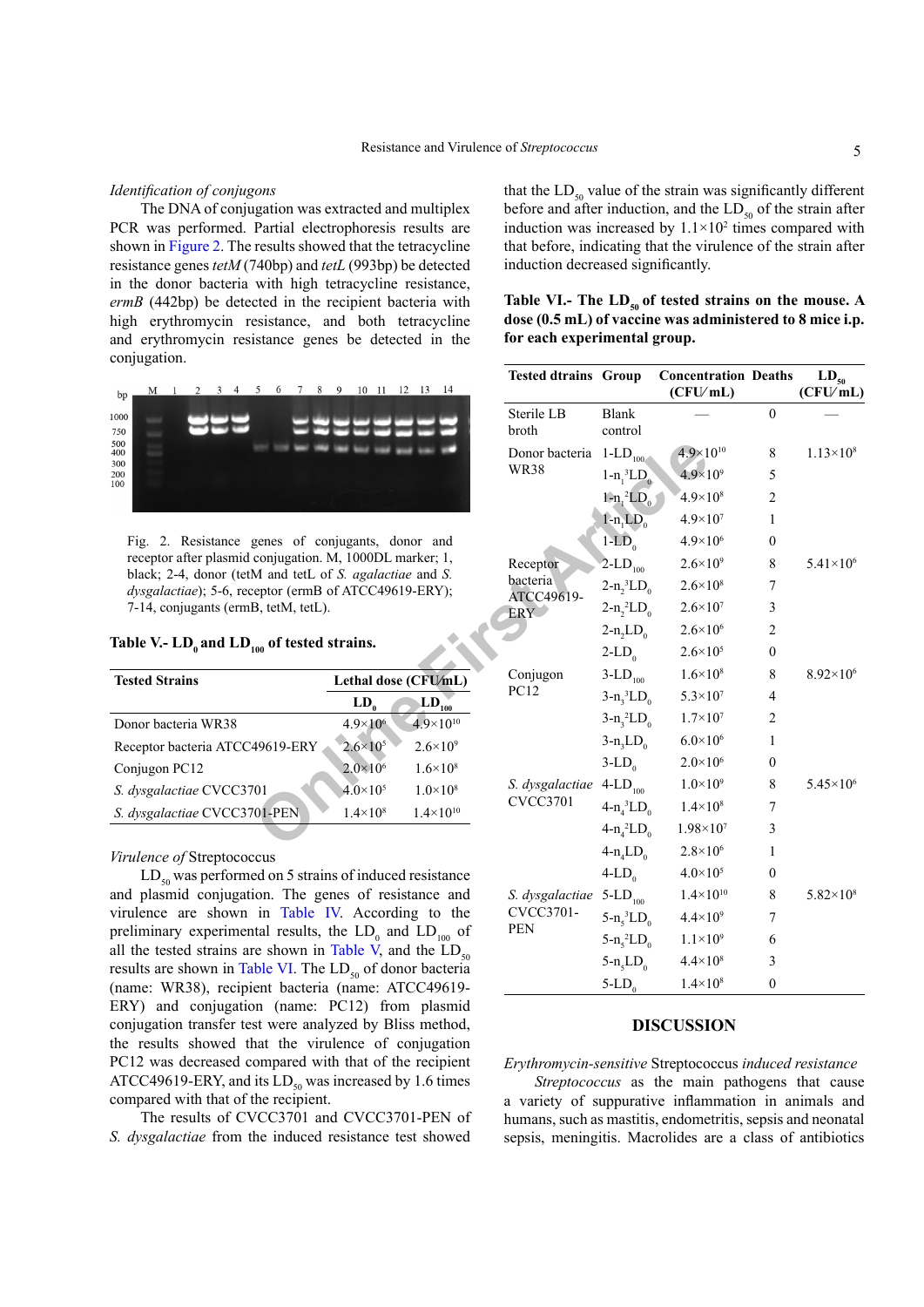used in the treatment of gram-positive bacterial infections. Some of them are also added into the feed, resulting in the gradual increase of resistance.

*l.*, 2008). Erythromycin resistance<br> *d.*, 2004), which may be the reversalished by induction *in vitro*,<br>
susceptible to transfer to others. I<br>
original Streptococcus was proved to be<br>
MIC of clindamycin in conjugation<br> At present, the resistance rate of *S. agalactiae* to erythromycin in mastitis was as high as 94.1% from some parts of China, while India was 33.3% (Jain *[et al](#page-7-8)*., [2012\)](#page-7-8). Previous studies also found that the resistance rate of group B *Streptococcus* against erythromycin was also increasing by years in Canada and Taiwan ([Sherman](#page-9-6) *et al*., [2012;](#page-9-6) Ko *et al*[., 2001](#page-8-4); [Helena](#page-7-9) *et al*., 1997). The resistance rate of *Streptococcus suis* to macrolides was more than 50% (Martel *et al*[., 2001](#page-8-5)), In Asia, such as China, Vietnam and Korea, clinical isolates of *S. pneumoniae* had resistance rates of over 70% to macrolides ([Song](#page-9-7) *et al*[., 2004](#page-9-7); Sahm *et al*., 2008). Erythromycin resistance model was successfully established by induction *in vitro*, and the adaptability of *Streptococcus* was proved to be different due to antibiotic differences in the experiment. *ErmB* gene was detected in most resistant *Streptococcus* in the test, suggesting that erythromycin resistance methylase may be the major mechanism of resistance in the present study. The results suggest that low doses and concentrations of drugs will not kill bacteria, but it will adapt to the environment by producing the corresponding resistance genes or genetic mutations to escape clinically. The standard strain ATCC49619-ERY of *S. pneumoniae* resistant only to erythromycin was obtained through the model, and the changes in virulence characteristics of the same strain before and after induction of resistance could be more directly compared, which provided a single resistant strain for subsequent plasmid conjugating tests.

## *Plasmid conjugation test of bovine* Streptococcus

Bacterial resistance includes intrinsic and acquired resistance. Studies have shown that many resistant genes are located on mobile DNA components such as plasmids, transposons and integrons, and can also be transmitted between bacteria by conjugation plasmids, transposons, integrons and phages (Zhao *et al*[., 2011](#page-9-9)). The acquisition of resistant plasmids is the most common mechanism of bacterial resistance ([Bruinsma](#page-7-10) *et al*., 2004), conjugation is the primary mode of transmission of resistant genes in bacteria ([Brown](#page-7-11) *et al*., 1999).

In this study, a high tetracycline-resistant *Streptococcal* plasmid conjugation and transfer test was carried out by membrane grafting method. The resistance of tetracycline and related resistance genes (*tetM* and *tetL*) were successfully transferred into the recipient bacteria by 20 strains of highly tetracycline resistant donor. More than 80% of the colonies growing in the two antibiotics screening plate acquired the properties of the donor and recipient bacteria, while the remaining colonies only acquired the resistance phenotype of tetracycline but did not detect genes. The two antibiotics concentration was selected for screening to determine the conjugation and distinguish from donor and recipient bacteria.

The resistance to tetracycline is mainly acquired through the resistance gene transfering in conjugation plasmids, and the *tetL* gene encodes efflux pump protein which often exists in small plasmids with transmissibility. *TetM* gene encodes ribosomal protective proteins which mainly located in transposons of the Tn916-Tn1545 family (Huys *et al*[., 2004\)](#page-7-6). The family forms a ring structure, which can transfer intracellular and intercellular. Tn916 has a wide host range and can transfer the *tetM* gene to gramnegative bacteria and even to mycoplasma ([Lancaster](#page-8-6) *et al*., 2004), which may be the reason why tetracycline is susceptible to transfer to others. It is worth noting that the MIC of clindamycin in conjugation is improved compared with the recipient bacteria. Lincomines can be methylated by ribosomes, and produced cross-resistant with macrolidenes. The macrolidene resistance gene *ermB* is usually located in Tn1545 and Tn917 ([Okitsu](#page-8-7) *et al*., 2005), suggesting that the transfer of resistance of lincomines may be related to transposon Tn1545.

## *LD50 of bovine* Streptococcus *before and after resistance*

In order to demonstrate the changes in resistance and virulence characteristics of *Streptococcus*, we used plasmid conjugation and *in vitro* induced resistance tests to gradually transform the sensitive into resistant *Streptococcus* with clear background to demonstrate the changes of the same strain in the process of resistance. The results showed that the  $LD_{50}$  value of the inducted strain CVCC3701-PEN increased by  $1.1 \times 10^2$  times compared with that of the parent strain before induction. the  $LD<sub>60</sub>$ value of conjugation increased by 1.6 times compared with that of the recipient bacteria, indicating that the virulence of the sensitive bacteria decreased after acquiring resistance. Some researchers had found that virulence and resistance genes can be transmitted and transformed to a certain extent ([Alexander](#page-6-0) *et al*., 2011; [Barton, 2000](#page-7-12)), antibiotic resistance also existed in genes that encode bacteriocins [\(Chelliah](#page-7-13) *et al*., 2019), iron carriers (Zhang *et al*[., 2017](#page-9-10)), cytotoxins ([Carlson](#page-7-14) *et al*., 2001), and adhesion factors ([Laporta](#page-8-8) *et al*., 1986).

Pathogenicity islands (PAI) is a special genomic island that contains multiple virulence genes as well as plasmids, transposons and integrons. PAI constructed a new genomic island by horizontal transfer of virulence genes through plasmids or transposons, thereby expanding the bacterial spectrum of the virulence island. However, PAI was often associated with a tRNA gene or insertion sequence, and present in strong strains generally, but rarely distributed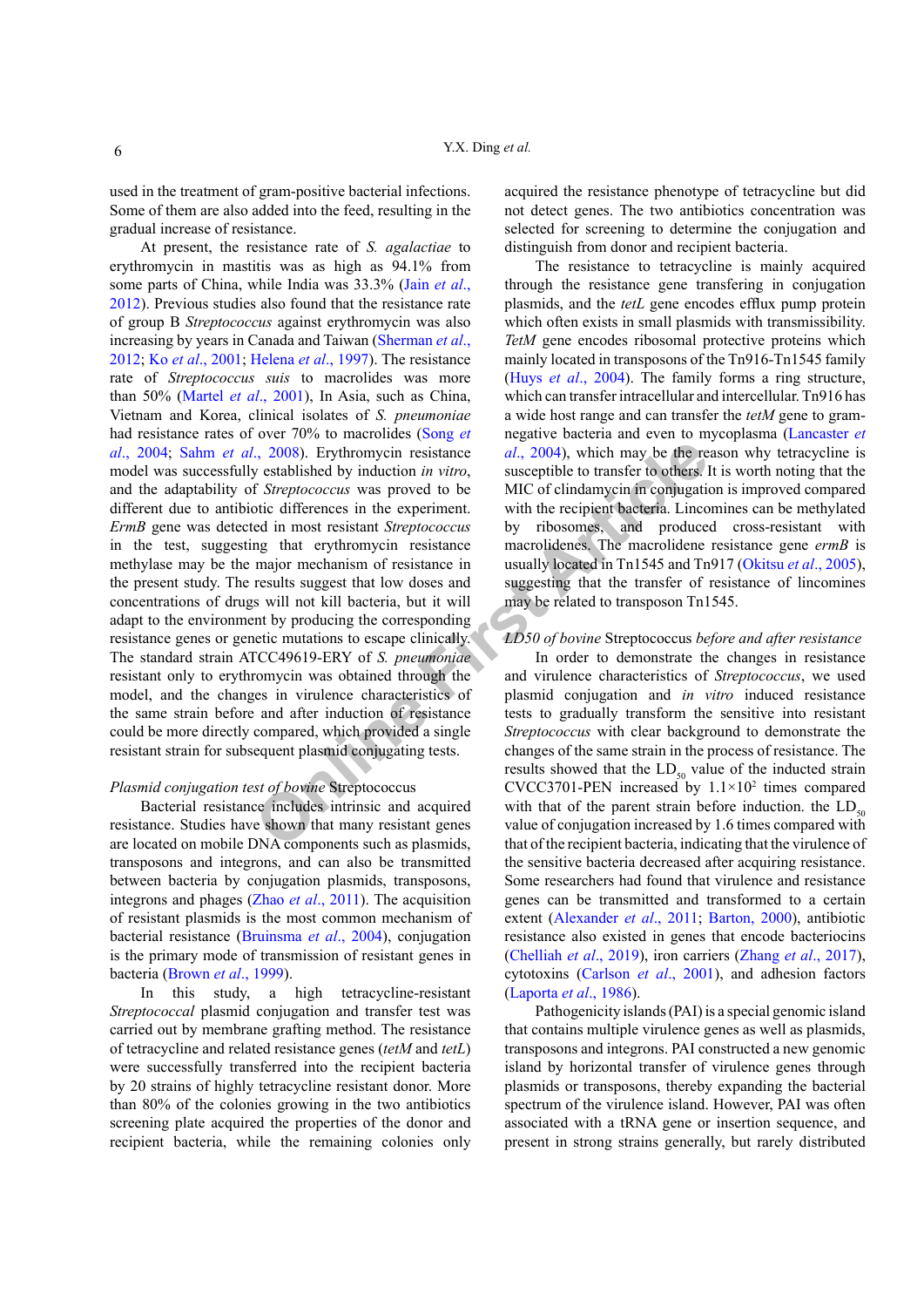in the associated weak or no strains (Zhu *et al*[., 2013](#page-9-11)). It is suggested that the donor bacteria may not exist a PAI due to its weak virulence  $(LD_{50} = 1.13 \times 10^8 \text{ CFU/mL})$ , and virulence factors are difficult to transfer horizontally.

It has demonstrated that penicillin-resistant *S. pneumoniae* may be less virulent than sensitive strains ([Azoulay](#page-7-15) *et al*., 2000), multiple drug resistance leading to reduced virulence ([Lehtolainen](#page-8-9) *et al*., 2003). Resistance to rifampicin leaded to a decrease in virulence [\(Neill](#page-8-10) *et al*., [2006](#page-8-10)). The expression of virulence genes was decreased in fluoroquinolone-resistant strains ([Schaeffer, 2002;](#page-9-12) [Liu](#page-8-11) *et al*[., 2009](#page-8-11)). In this regard, many scholars put forward the concept of biological adaptability cost, the decrease of fitness caused by resistance mutation ([Andersson, 2006](#page-7-16)). Therefore, abnormal bacterial regulation may occur when movable elements are engaged, and that is the increased cost of adaptation. Björkman *et al*. (1998) reported that resistant *Salmonella typhimurium* was less virulent to mice due to mutations in *rpsL*, *rpoB* and *gyrA* genes, but it quickly repaired its adaptability and virulence by compensating mutations. It is suggested that the toxicity of resistant bacteria decreased, while a variety of virulence genes were detected after induction of resistance, which may be caused by the fact that *S. dysgalactiae* CVCC3701- PEN stimulated compensatory adaptation, that needs to be further verified.

**ONLINE** 

## **CONCLUSION**

To summarize, based on the findings of the above three experiments, this study applied the standard strain of *S. pneumoniae* and *S. dysgalactia*e, and obtained different resistant strains with different drug resistance transfer methods, the results that the virulence of the resistant strain decreased compared with the parent strain, so that the results were mutually supported and verified.

#### *Data availability statement*

All public data generated or analyzed during this study are included in this article. Data sharing is not applicable to this article as no new data were created or analyzed in this study.

## *Statement of conflict of interest*

The authors report that they have no conflicts of interest.

## **REFERENCES**

<span id="page-6-0"></span>Alexander, T.W., Yanke, J.L., Reuter, T., Topp, E., Read, R.R., Selinger, B.L. and McAllister, T.A., 2011. Longitudinal characterization of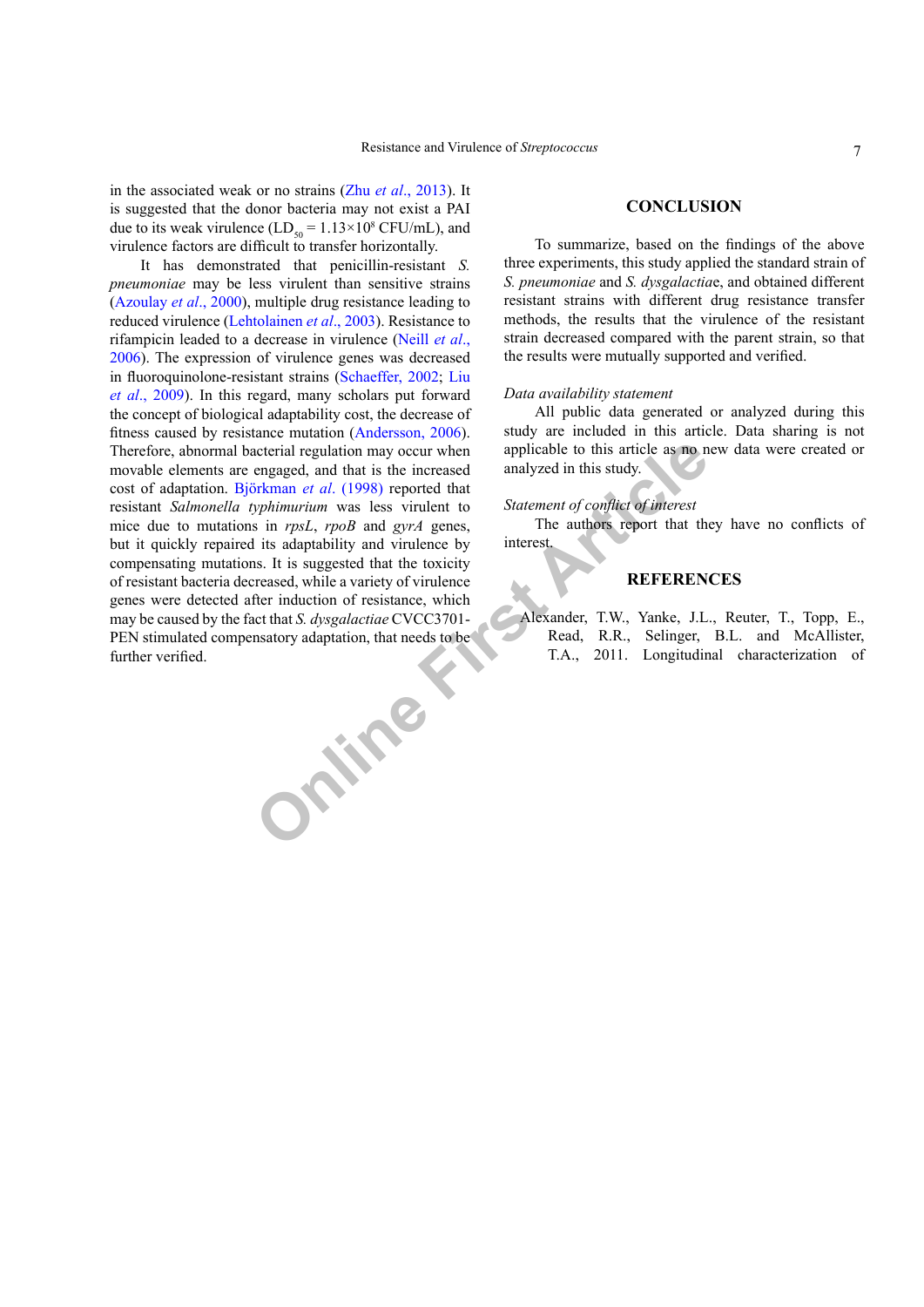Y.X. Ding *et al.*

antimicrobial resistance genes infeces shed from cattle fed different subtherapeutic antibiotics. *BMC Microbiol.*, **11**: 19. [https://doi.org/10.1186/1471-](https://doi.org/10.1186/1471-2180-11-19) [2180-11-19](https://doi.org/10.1186/1471-2180-11-19)

- <span id="page-7-16"></span>Andersson, D.I., 2006. The biological cost of mutational antibiotic resistance: Any practical conclusions? *Curr. Opin. Microbiol.*, **9**: 461-465. [https://doi.](https://doi.org/10.1016/j.mib.2006.07.002) [org/10.1016/j.mib.2006.07.002](https://doi.org/10.1016/j.mib.2006.07.002)
- <span id="page-7-15"></span>Azoulay-Dupuis, E., Rieux, V., Muffat-Joly, M., Bedos, J., Vallee, E., Rivier, C., Isturiz, R., Carbon, C. and Moine, P., 2000. Relationship between capsular type, Penicillin susceptibility, and virulence of human *Streptococcus pneumoniae* isolates in mice. *Antimicrob. Agents Chemother.*, **44**: 1575-1577. <https://doi.org/10.1128/AAC.44.6.1575-1577.2000>
- <span id="page-7-4"></span>Azzam, M.I., Ezzat, S.M., Othman, B.A. and Eldougdoug, K.A., 2017. Antibiotics resistance phenomenon and virulence ability in bacteria from water environment. *Water Sci.*, **31**: 109-121. https:// [doi.org/10.1016/j.wsj.2017.10.001](https://doi.org/10.1016/j.wsj.2017.10.001)
- <span id="page-7-12"></span>Barton, M.D., 2000. Antibiotic use in animal feed and its impact on human health. *Nutr. Res. Rev.*, **13**: 279- 299. <https://doi.org/10.1079/095442200108729106>
- <span id="page-7-7"></span>Bliss, C.I., 1936. The calculation of dosage-mortality curve. *Annls. appl. Biol.*, **22**: 134-167. https://doi. [org/10.1111/j.1744-7348.1935.tb07713.x](https://doi.org/10.1111/j.1744-7348.1935.tb07713.x)
- Björkman, J., Hughes, D. and Andersson, D.I., 1998. Virulence of antibiotic-resistant *Salmonella typhimurium*. *Proc. natl. Acad. Sci. U.S.A.*, **95**: 3949-3953. https://doi.org/10.1073/pnas.95.7.3949
- <span id="page-7-11"></span>Brown, N.M., Millar, M.R., Frost, J.A. and Rowe, B., 1999. Ciprofloxacin resistance in *Salmonella* paratyphi A. *J. Antimicrob. Chemother.*, **33**: 1258- 1259. <https://doi.org/10.1093/jac/33.6.1258>
- <span id="page-7-10"></span>Bruinsma, N., Kristinsson, K.G., Bronzwaer, S., Schrijnemakers, P., Degener, J.E., Tiemersma, E., Hryniewicz, W., Monen, J. and Grundmann, H., 2004. Trends of Penicillin and erythromycin resistance among invasive *Streptococcus pneumoniae* in Europe. *J. Antimicrob. Chemother.*, **54**: 1045-1050. <https://doi.org/10.1093/jac/dkh458>
- <span id="page-7-14"></span><span id="page-7-9"></span>Carlson, S.A., Meyerholz, D.K., Stabel, T.J. and Jones, B.D., 2001. Secretion of a putative cytotoxin in multiple antibiotic resistant *Salmonella enterica* serotype Typhimurium phagetype DT104. *Microb. Pathogen.*, **31**: 201-204. [https://doi.org/10.1006/](https://doi.org/10.1006/mpat.2001.0461) [mpat.2001.0461](https://doi.org/10.1006/mpat.2001.0461)
- <span id="page-7-13"></span><span id="page-7-8"></span><span id="page-7-2"></span>Chelliah, R., Wei, S., Park, B., Park, J., Park, Y. and Kim, S., 2019. New perspectives on mega plasmid sequence (poh1) in *Bacillus thuringiensis* ATCC 10792 harbouring antimicrobial, insecticidal and antibiotic resistance genes. *Microb.*

*Pathogen.,* **126**: 14-18. [https://doi.org/10.1016/j.](https://doi.org/10.1016/j.micpath.2018.10.013) [micpath.2018.10.013](https://doi.org/10.1016/j.micpath.2018.10.013)

- <span id="page-7-1"></span>Ding, Y., Zhao, J., He, X., Li, M., Guan, H., Zhang, Z. and Li, P., 2016. Antimicrobial resistance and virulence-related genes of *Streptococcus* obtained from dairy cows with mastitis in Inner Mongolia, China. *Pharmaceut. Biol*., **54**: 162-167. [https://doi.](https://doi.org/10.3109/13880209.2015.1025290) [org/10.3109/13880209.2015.1025290](https://doi.org/10.3109/13880209.2015.1025290)
- Dmitriev, A., Shakleina, E., Tkacikova, L., Mikula, I. and Totolian, A.A., 2002. Genetic heterogeneity of the pathogenic potentials of human and bovine group B *Streptococci*. *Folia Microbiol.*, **47**: 291- 295. <https://doi.org/10.1007/BF02817655>
- <span id="page-7-6"></span><span id="page-7-5"></span><span id="page-7-3"></span><span id="page-7-0"></span>Gautier, A.V., Reinhardt, A.K. and Kobisch, M., 2002. *In vitro* development of resistance to enrofloxacin, erythromycin, tylosin, tiamulin and oxytetracycline in *Mycoplasma gallisepticum*, *Mycoplasma iowae* and *Mycoplasma synoviae*. *Vet. Microbiol*., **88**: 47- 58. [https://doi.org/10.1016/S0378-1135\(02\)00087-](https://doi.org/10.1016/S0378-1135(02)00087-1) 1
- 0.1128/[A](https://doi.org/10.1016/S0378-1135(02)00087-1)AC.44.6.1575-1577.2000<br>
2.01128/AAC.44.6.1575-1577.2000<br>
2.01128/AAC.44.6.1575-1577.2000<br>
2.017. Antibiotics resistance in *Mycoplasma galliseptical*<br>
divruence ability in bacteria from<br>  $MxcapB(x) = 1$ . Hens.<br>  $f_1.w_1$ Ghorbel, D., Hadrich, I., Neji, S., Trabelsi, H., Belaaj, H., Sellami, H., Cheikhrouhou, F., Makni, F. and Ayadi, A., 2019. Detection of virulence factors and antifungal susceptibility of human and avian *Aspergillus* flavus isolates. *J. med. Mycol.*, **29**: 292-302. [https://doi.org/10.1016/j.](https://doi.org/10.1016/j.mycmed.2019.100900) mycmed.2019.100900
	- Guo, Y., Zhao, Z.H., Pan, Z.Y., An, L.L., Balasubramanian, B. and Liu, W.C., 2020. New insights into the role of dietary marine-derived polysaccharides on productive performance, egg quality, antioxidant capacity, and jejunal morphology in late-phase laying hens. *Poult. Sci.*, **99**: 2100-2107. [https://doi.](https://doi.org/10.1016/j.psj.2019.12.032) org/10.1016/j.psj.2019.12.032
	- Huys, G., Haene, K., Collard, J.M. and Swings, J., 2004. Prevalence and molecular characterization of tetracycline resistance in *Enterococcus* isolates from food. *Appl. environ. Microbiol.*, **70**: 1555- 1562. [https://doi.org/10.1128/AEM.70.3.1555-](https://doi.org/10.1128/AEM.70.3.1555-1562.2004) [1562.2004](https://doi.org/10.1128/AEM.70.3.1555-1562.2004)
	- Helena, S., Timo, K. and Jaana, V., 1997. The effect of changes in the consumption of macrolide antibiotics on erythromycin resistance in group A *Streptococci*  in Finland. *New Engl. J. Med.*, **337**: 441-446. <https://doi.org/10.1056/NEJM199708143370701>
	- Jain, B., Tewari, A., Bhandari, B.B., Jhala, M.K., 2012. Antibiotic resistance and virulence genes in *Streptococcus agalactiae* isolated from cases of bovine subclinical mastitis. *Vet. Arhiv*, **82**: 423-432.
	- Johnson, T.J., Johnson, S.J. and Nolan, L.K., 2006. Complete DNA sequence of a colbm plasmid from avian pathogenic *Escherichia coli* suggests that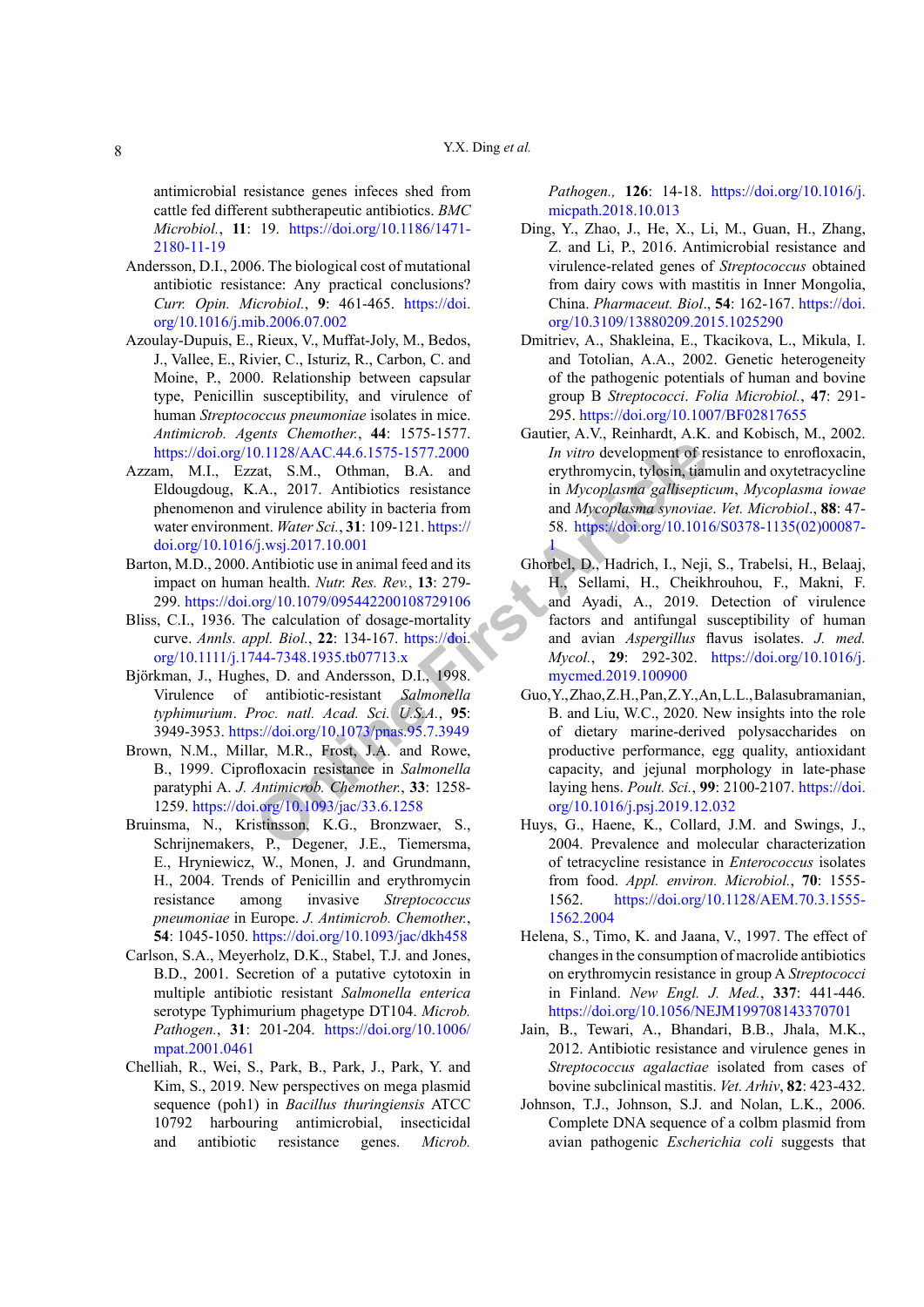it evolved from closely related ColV virulence plasmids. *J. Bact.*, **188**: 5975-5983. [https://doi.](https://doi.org/10.1128/JB.00204-06) [org/10.1128/JB.00204-06](https://doi.org/10.1128/JB.00204-06)

- Johnson, J.R., Kuskowski, M.A., O'Bryan, T.T., Colodner, R. and Raz, R., 2005. Virulence genotype and phylogenetic origin in relation to antibiotic resistance profile among *Escherichia coli* urine sample isolates from Israeli women with acute uncomplicated cystitis. *Antimicrob. Agents Chemother.*, **49**: 26-31. [https://doi.org/10.1128/](https://doi.org/10.1128/AAC.49.1.26-31.2005) [AAC.49.1.26-31.2005](https://doi.org/10.1128/AAC.49.1.26-31.2005)
- <span id="page-8-4"></span>Ko, W.C., Lee, H.C., Wang, L.R., Lee, C.T., Liu, A.J. and Wu, J.J., 2001. Serotyping and antimicrobial susceptibility of group B *Streptococcus* over an eight-year period in southern Taiwan. *Eur. J. clin. Microbiol. Infect. Dis*., **20**: 334-339. https://doi. [org/10.1007/s100960100505](https://doi.org/10.1007/s100960100505)
- <span id="page-8-6"></span>d in southern Taiwan. *Eur. J. clin.* carrying macrolide efflux *ct. Dis.*, 20: 334-339. https://doi. agalactiae. Antimicrob.<br>
00960100505 49: 5069-5074.<br>
19: 5069-5074.<br>
19: 5069-5074.<br>
19: 5069-5074.<br>
19: 5069-5074.<br>
19: Lancaster, H., Roberts, A., Bedi, R., Wilson, M. and Mullany, P., 2004. Characterization of Tn916S, a Tn916- like element containing the tetracycline resistance determinant *tet*(S). *J. Bact.*, **186**: 4395- 4398. https://doi.org/10.1128/JB.186.13.4395- [4398.2004](https://doi.org/10.1128/JB.186.13.4395-4398.2004)
- <span id="page-8-8"></span>Laporta, M.Z., Silva, M.L., Scaletsky, I.C. and Trabulsi, L.R., 1986. Plasmids coding for drug resistance and localized adherence to Hela cells in Enteropathogenic *Escherichia coli* O55:H-and O55:H6. *Infect. Immun.*, **51**: 715-717. https://doi. [org/10.1128/iai.51.2.715-717.1986](https://doi.org/10.1128/iai.51.2.715-717.1986)
- <span id="page-8-9"></span>Lehtolainen, T., Shwimmer, A., Shpigel, N.Y., Honkanenbuzalski, T. and Pyorala, S., 2003. *In vitro* antimicrobial susceptibility of *Escherichia coli* isolates from clinical bovine mastitis in Finland and Israel. *J. Dairy Sci.*, **86**: 3927-3932. https://doi. [org/10.3168/jds.S0022-0302\(03\)74001-6](https://doi.org/10.3168/jds.S0022-0302(03)74001-6)
- <span id="page-8-11"></span>Liu, M.C., Wu, C.M., Liu, Y.C., Zhao, J.C., Yang, Y.L. and Shen, J.Z., 2009. Identification, susceptibility, and detection of integron-gene cassettes of *Arcanobacterium pyogenes* in bovine endometritis. *J. Dairy Sci.*, **92**: 3659-3666. [https://](https://doi.org/10.3168/jds.2008-1756) [doi.org/10.3168/jds.2008-1756](https://doi.org/10.3168/jds.2008-1756)
- <span id="page-8-2"></span>Liu, W., Yuan, Y., Sun, C., Balasubramanian, B., Zhao, Z. and An, L., 2019. Effects of dietary betaine on growth performance, digestive function, carcass traits, and meat quality in indigenous yellow-feathered broilers under long-term heat stress. *Animals*, **9**: 506. [https://doi.org/10.3390/](https://doi.org/10.3390/ani9080506) [ani9080506](https://doi.org/10.3390/ani9080506)
- <span id="page-8-1"></span>Liu, W.C., Zhou, S.H., Balamuralikrishnan, B., Zeng, F.Y., Sun, C.B. and Pang, H.Y., 2020. Dietary seaweed (*Enteromorpha*) polysaccharides improves growth performance involved in

regulation of immune responses, intestinal morphology and microbial community in banana shrimp *Fenneropenaeus merguiensis*. *Fish Shellf. Immunol.,* **104**: 202-212. [https://doi.org/10.1016/j.](https://doi.org/10.1016/j.fsi.2020.05.079) [fsi.2020.05.079](https://doi.org/10.1016/j.fsi.2020.05.079)

- Lopardo, H.A., Vidal, P., Jeric, P., Centron, D., Paganini, H., Facklam, R.R. and Elliott, J., 2003. Six-month multicenter study on invasive infections due to group B *Streptococci* in Argentina. *J. clin. Microbiol.*, **41**: 4688–4694. [https://doi.org/10.1128/](https://doi.org/10.1128/JCM.41.10.4688-4694.2003) [JCM.41.10.4688-4694.2003](https://doi.org/10.1128/JCM.41.10.4688-4694.2003)
- Marimo´n, J.M., Valiente, A., Ercibengoa, M., Garciaarenzana, J.M. and Pereztrallero, E., 2005. Erythromycin resistance and genetic elements carrying macrolide efflux genes in *Streptococcus agalactiae*. *Antimicrob. Agents Chemother.,*  **49**: 5069-5074. [https://doi.org/10.1128/](https://doi.org/10.1128/AAC.49.12.5069-5074.2005) AAC.49.12.5069-5074.2005
- <span id="page-8-5"></span>Martel, A., Baele, M. and Deviese, L.A., 2001. Prevalence and mechanism of resistance against macrolides and Lincosamides in *Streptococcus suis* isolates. *Vet. Microbiol.*, **83**: 287-297. [https://doi.](https://doi.org/10.1016/S0378-1135(01)00426-6) [org/10.1016/S0378-1135\(01\)00426-6](https://doi.org/10.1016/S0378-1135(01)00426-6)
- <span id="page-8-3"></span>Moran, R.A., Holt, K.E. and Hall, R.M., 2016. pCERC3 from a commensal ST95 *Escherichia coli*: A ColV virulence-multiresistance plasmid carrying a sul3 associated class 1 integron. *Plasmid*, **85**: 11-19. <https://doi.org/10.1016/j.plasmid.2016.02.002>
- <span id="page-8-0"></span>Wu, J., Su, Y., Deng, Y., Guo, Z., Cheng, C., Ma, H., Liu, G., Xu, L. and Feng, J., 2019. Spatial and temporal variation of antibiotic resistance in marine fish cage-culture area of Guangdong, China. *Environ. Pollut.*, **246**: 463-471. [https://doi.org/10.1016/j.](https://doi.org/10.1016/j.envpol.2018.12.024) envpol.2018.12.024
- Martínez, J.L. and Baquero, F., 2002. Interactions among strategies associated with bacterial infection: Pathogenicity, epidemicity, and antibiotic resistance. *Clin. Microbiol. Rev.*, **15**: 647-679. <https://doi.org/10.1128/CMR.15.4.647-679.2002>
- <span id="page-8-10"></span>Neill, A.J.O., Huovinen, T.C., Fishwick, G. and Chopra, I., 2006. Molecular genetic and structural modeling studies of *Staphylococcus aureus* RNA polymerase and the fitness of Rifampin resistance genotypes in relation to clinical prevalence. *Antimicrob. Agents Chemother.*, **50**: 298-309. [https://doi.org/10.1128/](https://doi.org/10.1128/AAC.50.1.298-309.2006) [AAC.50.1.298-309.2006](https://doi.org/10.1128/AAC.50.1.298-309.2006)
- <span id="page-8-7"></span>Okitsu, N., Kaieda, S. and Yano, H., 2005. Characterization of ermB gene transposition by Tn1545 and Tn917 in macrolide-resistant *Streptococcus pneumonia* isolates. *J. clin. Microbiol.*, **43**: 168-173. [https://doi.org/10.1128/](https://doi.org/10.1128/JCM.43.1.168-173.2005) [JCM.43.1.168-173.2005](https://doi.org/10.1128/JCM.43.1.168-173.2005)